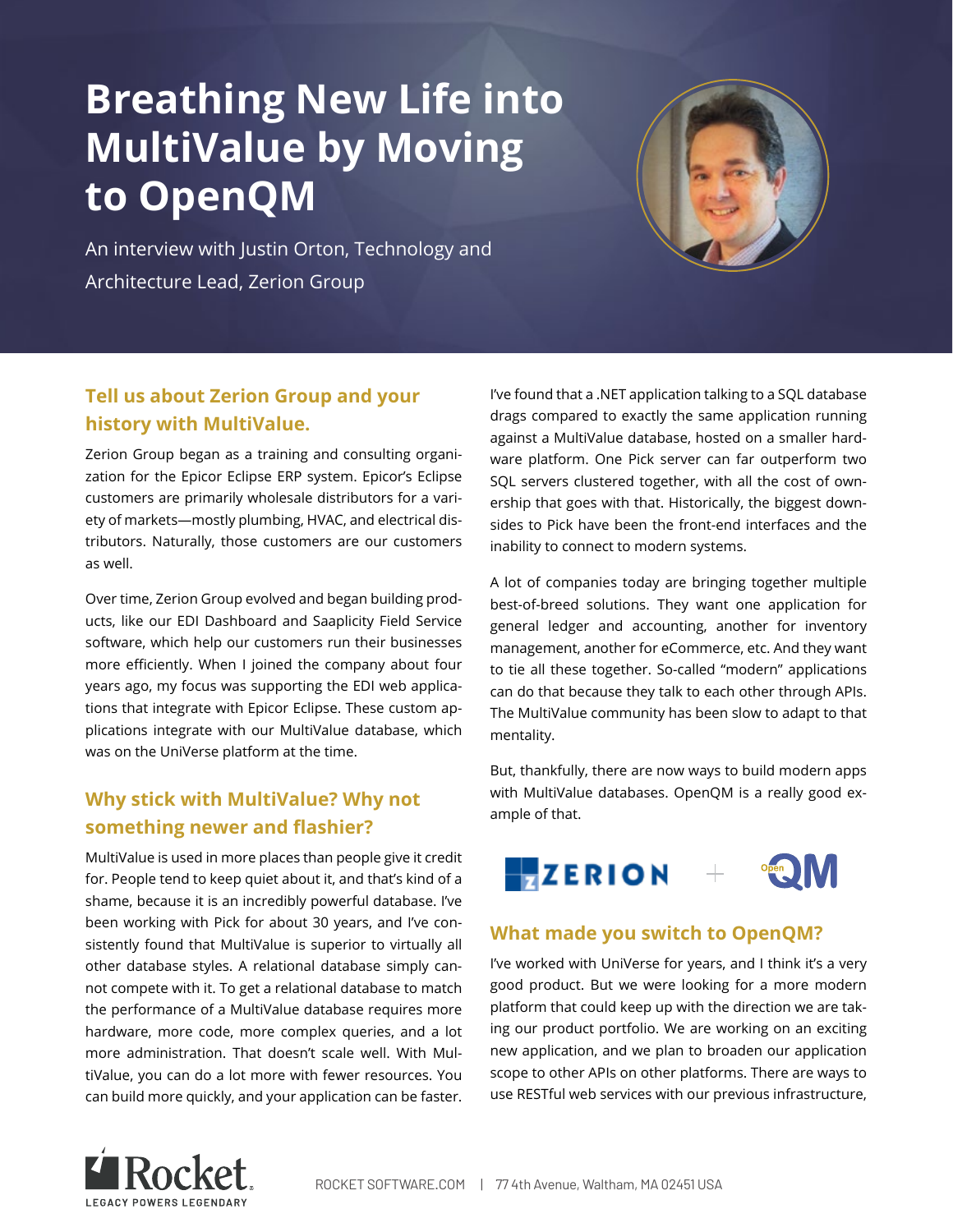but it would have required a huge investment in terms of licensing and hardware, and it would have still left us with a somewhat monolithic architecture.

When we made the decision to start looking for an alternative, we knew we wanted to stick with MultiValue. From there, we looked at every MultiValue option out there. Early on, two options led the pack: jBASE and OpenQM. And suddenly it wasn't about cost anymore. We realized that with OpenQM, we could get many more features already built into the product that we could benefit from immediately and would otherwise have had to build ourselves.

OpenQM has REST integration. It's right there. Nothing to be built. Nothing else to buy. It also has JSON capabilities native to the product—not extended add-ons. And it features exception handling and object-oriented development, which, as a .NET developer is huge because most applications today are architected in an object driven fashion. Object classes in our backend translate seamlessly to JSON objects the web side can consume. This really fits what we are trying to do.

When I realized we weren't going to have to custom build these things, I thought, I don't even care if it's the same amount of money. The benefits of what we are going to get are that significant.

OpenQM turned out to be a far lower total cost of ownership than we expected. And because the environment is familiar to our developers, our conversion process was easy. We basically just exported the data and converted it. Nearly 90% of our code stayed the same.

#### **I know it's early days, but what benefits have you seen so far?**

I did a case study on one of our applications that integrates with Eclipse to better understand the efficiencies of OpenQM. The whole purpose of this application is to capture data from various sources, map meta-data from it into a reporting database in QM and stage it for delivery into Eclipse. Custom code on the Eclipse side makes requests asking for data and brings in these messages for processing. Sounds like a very simple process, right? With our previous environment, that process required significant code on the Eclipse side to structure XML SOAP messages, and leverage UniBasic's HTTP extensions to make

calls to a custom web service built in .NET. That's a custom .NET old-school SOAP web service that, in turn, uses a bunch of UniObject code to talk to UniVerse to process the requests.

OpenQM's ability to support REST APIs means the custom code in Eclipse has been reduced by nearly 80%. Instead of building SOAP messages, it's now a simple REST API call that receives a compact JSON response.

# *"We reduced the code by 80% in less than 30 days with Open QM."*

As for that cumbersome .NET web service layer? We no longer need it, or the UniObject code, or the server it was hosted on! OpenQM receives the response directly and runs practically the same program that we ran in UniVerse but with some object-oriented enhancements that completely encapsulate the process. That's removed an entire layer of application support and training for us. And it eliminated an entire web server. We simply don't need it. It was a real "wow" moment for me.

Moving to an object-oriented approach has also enabled us to build Unit Tests in QM that can fully test each class. This modern approach to class development means making changes to data objects is safe and easy with each class being testable without having to walk through an entire application. Try doing that with a traditional MultiValue application! With OpenQM, out of the box, we dramatically simplified management while enhancing our messaging engine.

# **What has it been like working with Zumasys?**

Obviously, we are very excited about OpenQM, but we were especially excited about the support we've received from Zumasys—even when we were just in the discovery phase. You always sort of expect great support during the sales cycle because they want to close the deal. But I was unprepared for the level of engagement we received. It didn't matter who we contacted; everyone was made available to us. Within eight hours of my original sales inquiry, I had a development environment up and running. I was being invited to GitHub and being sent samples of code.